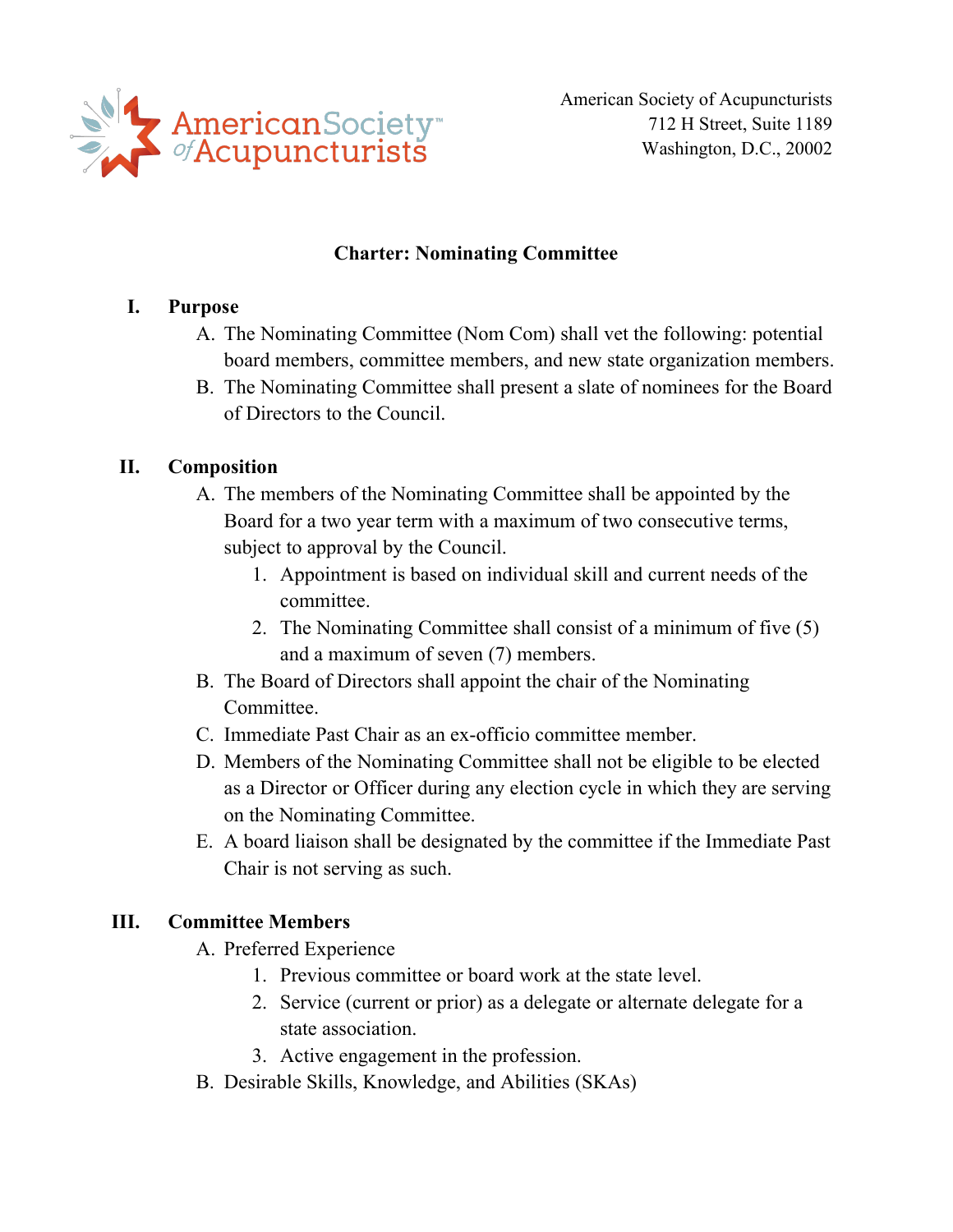

American Society of Acupuncturists 712 H Street, Suite 1189 Washington, D.C., 20002

- 1. Organized and detail oriented.
- 2. Communicates effectively and credibly in both written and oral context.
- 3. Use of MS Office and other software programs, including Google Docs.
- C. Professional and Personal Attributes
	- 1. Able to work in a collaborative setting to accomplish the goals of the ASA.
	- 2. Personal and professional integrity.
- D. Responsibilities
	- 1. Work collaboratively with the ASA leadership with respect to nominating and vetting potential candidates.
	- 2. Interface directly with the ASA Council and receive input surrounding nominating matters.
	- 3. Act as a consultative resource to the ASA on potential new member states, representatives, committee members and board members.
	- 4. Develop , maintain, and update nomination-related documents as needed.
	- 5. Add/remove Listserv members as directed by the state member organizations and/or the BOD (one member of Nom Com to hold this role).
	- 6. Prepare reports and make recommendations to the board on new and evolving Nom Com matters.
	- 7. Able to commit to 5-10 hours per month to work on committee initiatives.
	- 8. Vet committee applicants and work with the board and committee chairs to fill committees with qualified candidates.

# **IV. Meetings**

- A. The Nominating Committee shall meet monthly via phone, zoom, or as designated.
- B. Minutes will be documented for each meeting and submitted to the BOD